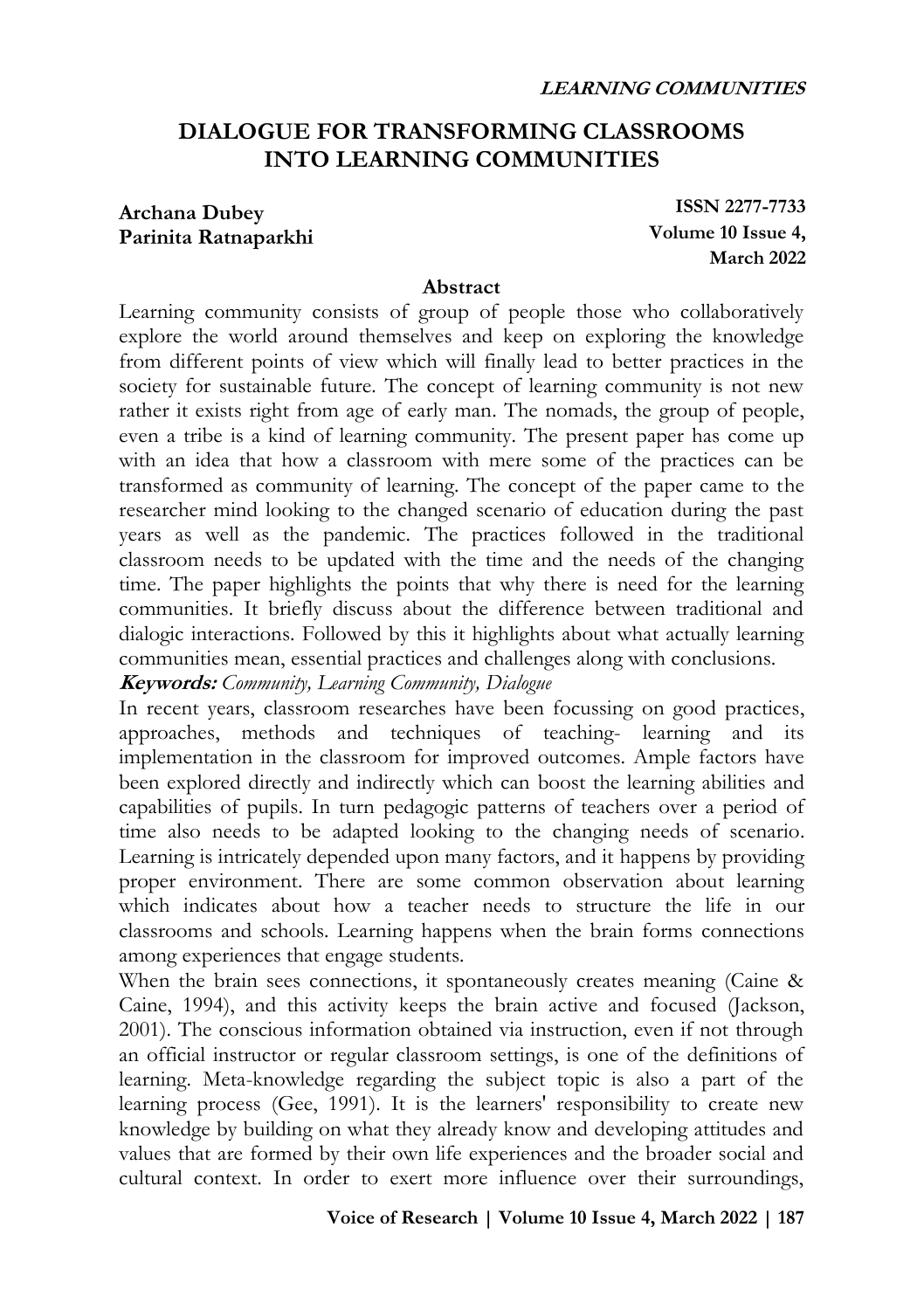students must constantly construct new patterns, schema, tactics, and rules. It is by trying, looking at many models and commenting on the results that students come up with and develop guidelines that meet their own unique demands. When it comes to education, it's all about community (Vygotsky).

Culture, language, and cognition all work together to shape how people learn new things. Classroom teaching-learning, pedagogies, strategies, and methods which are generally followed in the classroom are based upon the communication pattern in which teacher is sole authority of the knowledge and try to disseminate content related to different subjects to the students via lecture method. Even assessment and evaluations strategies of examinations are conducted to test the knowledge/information gained by the student which is disseminated by the teacher. The traditional practices rarely place any importance in the classroom to student's voice and his/her individual experiences. Though a lot has been researched and recommended for improvement in classroom teaching-learning practices. If we have look at the seating arrangements in the traditional classroom, there is one teacher commanding the whole class. He/she takes the front place as well as the sole authority of taking important decisions related to teaching-learning process in the classroom. Whereas the communities established for the purpose of learning never support such autocratic practices. Rather learning communities possesses democratic atmosphere and shared learning goals and decisions.

## **Need for Learning Communities:**

The information age and the pandemic have changed the teaching-learning scenarios to a great extent. Previously without ICT, the practices followed by the teachers for the teaching-learning were different because teacher's responsibility was related to supply of information, data, as well as knowledge. But the changed scenarios place teachers and the teaching community with different set goals. It occurred because these days it is the information, content, reading material etc. are available easily. The students have easy access to all of the sources. But the real challenge now exists with this changed scenario that how the teacher delivers the content. Now the teaching relies more on developing skills of 21st century. It stress on the teaching-learning process which inculcates the thinking power, critical thinking and creative thinking skills among the learners. The advancement in Artificial Intelligence (AI) and technology has changed the roles and responsibilities of a teacher in the classroom. I

### **Difference between Traditional Teacher/ Pupil Interaction and Dialogic Interaction**

| Traditional Teacher/ Pupil Interaction                                                           | Dialogic Teaching                               |
|--------------------------------------------------------------------------------------------------|-------------------------------------------------|
| Teacher raise and frame questions                                                                | Student have their own questions                |
| Teacher's agenda, sole responsibility lies with the Shared agenda, teacher and students together |                                                 |
| teacher                                                                                          | decides the agenda                              |
| Informative, information and data are given by                                                   | Imaginative, students and teachers co-construct |

**Table 1 : Traditional versus Dialogic Interaction**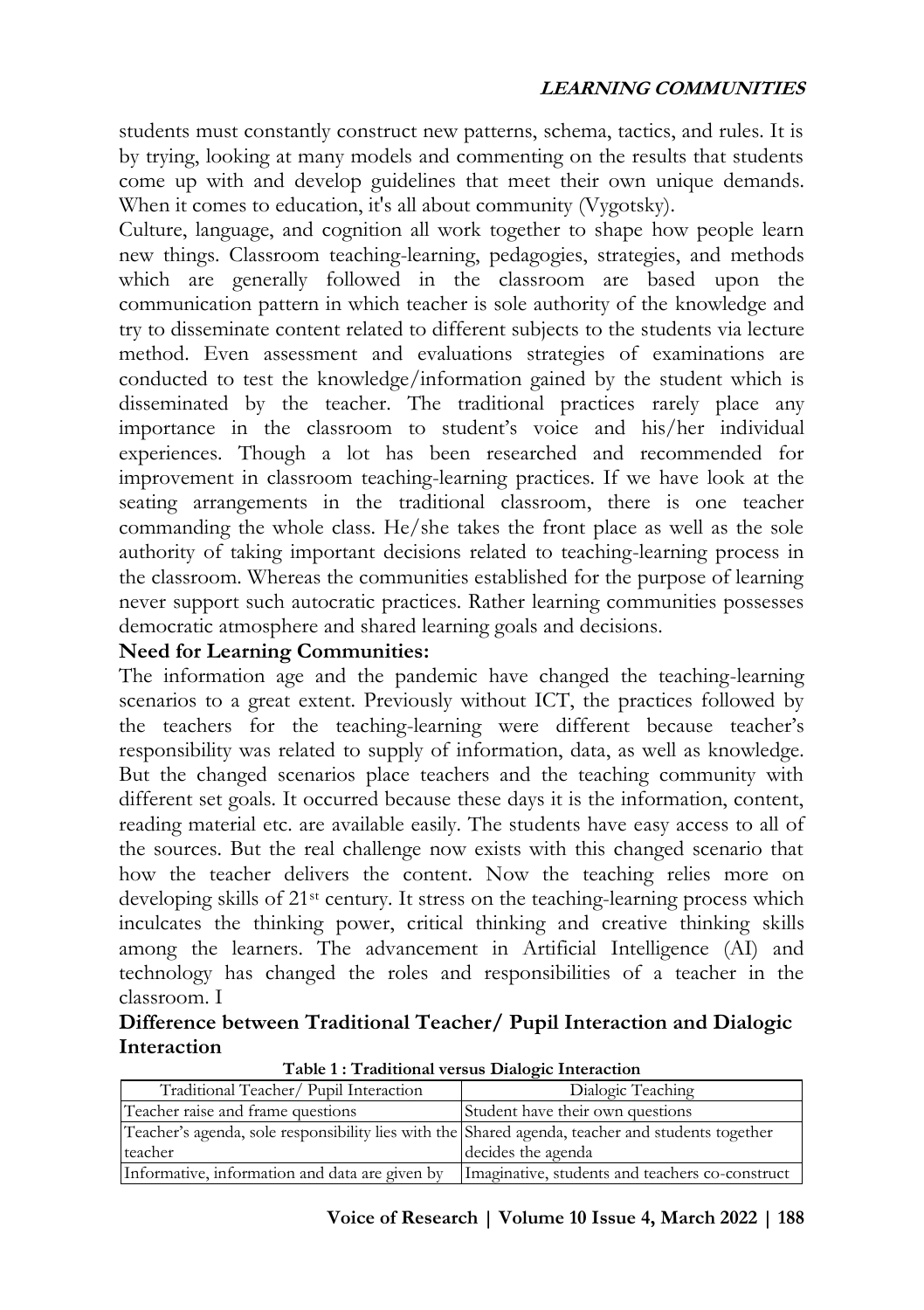### **LEARNING COMMUNITIES**

| the authority/teacher, students as passive                                             | the knowledge and possess shared understanding     |
|----------------------------------------------------------------------------------------|----------------------------------------------------|
| listener                                                                               |                                                    |
| Limited focus, try to achieve the set objectives                                       | Exploratory, along with the set objectives, if     |
|                                                                                        | possible they are able to explore other areas too  |
| One directing view, as pre-decided by the                                              | Variation of viewpoints, exploratory in nature so  |
| management or teachers                                                                 | their exists viewpoints which are diverse in       |
|                                                                                        | nature                                             |
| Calculative                                                                            | Reflective                                         |
| $1/it'$ relationship                                                                   | $1$ /you' relationships                            |
| Authoritative                                                                          | Persuasive                                         |
| Right answers wrong answers concept exists                                             | Possible answers                                   |
| Competitive answer-giving, ranking, toppers                                            | Co-operative enquiry, collaborative, co-           |
|                                                                                        | construction of knowledge                          |
| Set objectives and Content-focused learning                                            | Personalized Learning, shared learning, shared     |
|                                                                                        | visions and goals, collaborative enquiry           |
| Related to functional outcomes, gaining data and Related to inner purposes, leading to |                                                    |
| information                                                                            | understanding, thinking skills as well as creative |
|                                                                                        | and critical thinking                              |

### **What Learning Communities mean?**

The word community mean that a group of people living together can have a common purpose to accomplish or a task to complete. All the members shared in a community stick to some common philosophy and norms which has to be followed by all the members of that community. These are some common norms shared by all the member of the society. Out of the various norms and practices, eleven social practices/strategies that helped bond a strong community are discussed. These included some basic characteristics of the community.

Each colleague as a valuable supporter as well as contributor: In the classroom each and every child/ student is believed to be a valuable contributor. It is not only teacher who keep on supplying information and knowledge to the student. Instead it is about co-construction of knowledge as a community.

Honouring teacher knowledge; The mentors, scaffolding exists in the learning communities. The knowledge and experiences of the senior are always shared and accepted and used as a resource for further knowledge building.

Creating public forums for sharing; Learning community believes in the dissemination of the information and knowledge for which they had practice to establish forums that helps them to share their knowledge with the other members of the community easily

Engaging in dialogue and critique; Dialogue and critique are the essential elements of the learning community because this is the building block and soul of on which the other pillars of the learning and understanding resides upon. The power of thinking as well as thinking out of the box comes through dialogue and assessing the topics under the study critically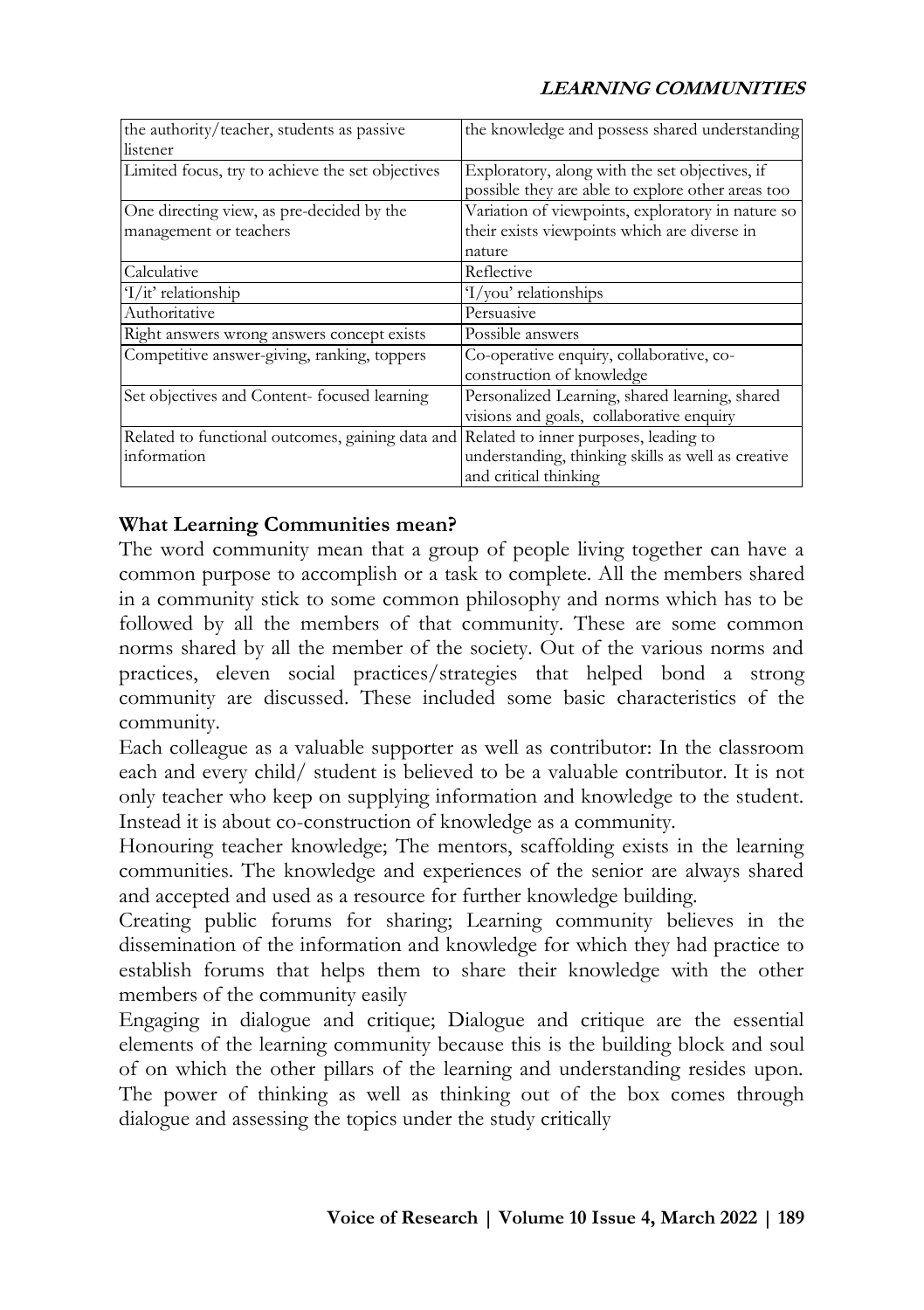#### **LEARNING COMMUNITIES**

Learners take up the ownership in the community concept of learning; Usually the ownership resides with the teacher of the classroom, but here in learning community the ownership will be with the learners themselves.

Situating learning as practice and relationships between all the other members; Human learning is a natural process, and occurs not only in formal school college settings but also in day to day routine work. The idea behind community learning is not limited within the classroom walls but actually beyond the walls as well.

Manifold entry points are provided in the learning community; Learning through all the possible sources, persons, place and situations is the key in the concept of community learning.

Reflection on teaching and learning via reflection on learning as well as teaching; Learning community will obviously provide reflection of teacher with students, students with students as well as students with teacher.

Sharing leadership; In the concept of learning community the leadership resides with all. Each and every member is the leader of the group. This shows that it provides democratic atmosphere for learning to take place with ease.

Promoting an inquiry stance; and Enquire is core in the concept of learning community

Reconceptualization of professional identity and relating it to professional community as well.

It is a unique feature of learning community. It not only explores about the professional identity but along with it also stress upon the linkage with other professional community to cover the broader scope.

**Essential Practices:** Learning community develops and has its own pattern of functioning. It is complicated as well as impossible to take apart a set of basic practices followed in a community. Here are list of customs and conducts that have been seen effectively followed in the communities of learning. These can also be successfully followed by the teachers in the classroom.

The members of the community assemble often and build collegial associations are built based upon reliance and openness of thoughts, views and ideas; Members work hard to build up clear purpose and collective meeting point on problems of practice that can benefit the society especially for its sustainable development; Routines are shaped and rituals that sustain honest talk and discovery based on dialogue; Members engage in inspection, problem solving, communal support, advice giving, and peer teaching and learning processes; Community with determination organize and focus on activities that will enhance learning for both the adults and students in the school; Members of the community use collaborative inquiry to stimulate evidence-informed conversations; And work to develop a theory of action; They extend a set of strategies for linking their learning/understanding to student- learning.